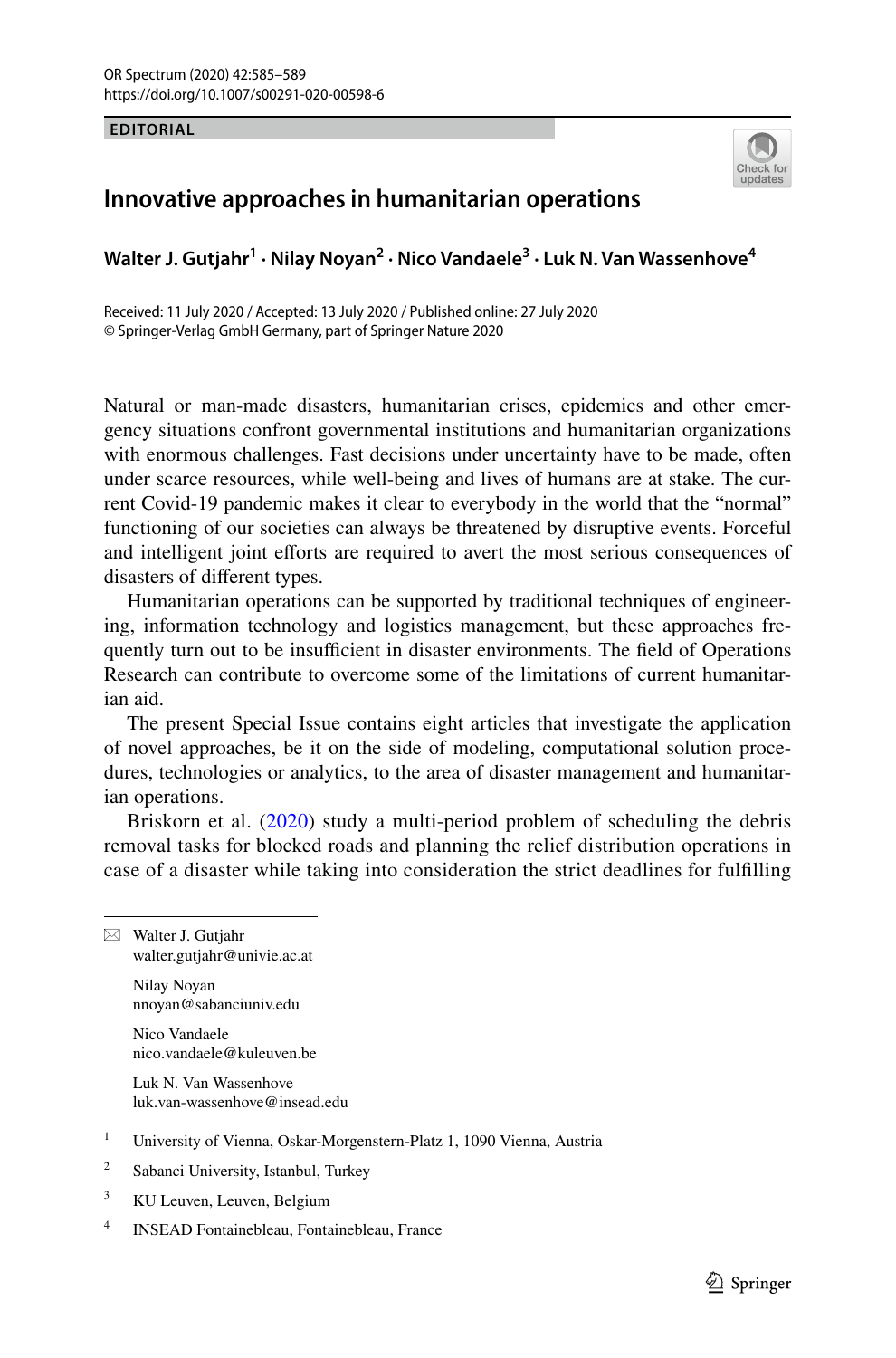demand at each location. In particular, the problem simultaneously determines the blocked edges to clear and the delivery amount from each supply node to each demand node in each period, while minimizing the duration of road clearance. The proposed model represents each blocked road by an integer number of blocked edges in a network, where clearing one blocked edge is assumed to take one period. Accordingly, the objective is to fnd a minimum length sequence of blocked edges to clear so that all demand can be satisfed before their corresponding deadlines. The authors provide two equivalent statements of the problem of interest, which difer in their graph representations, along with some computational complexity results. Focusing on the variant with a smaller graph representation, referred to as the reduced problem, the authors develop a mixed-integer programming (MIP) formulation and an exact branch-and-bound solution algorithm. The numerical results demonstrate the superior performance of the branchand-bound algorithm compared to directly solving the MIP formulation and provide insights about the key factors, including the density of graph, which have a signifcant impact on the performance of the algorithm. One future research area is the additional consideration of multiple work teams for road clearance and cooperation between them.

Ekici and Ozener ([2020\)](#page-4-1) address the problem of last mile delivery in the aftermath of an event requiring humanitarian assistance. In particular, the authors focus on the routing operations for the relief supplies that are consumed regularly, and accordingly, they aim to fnd a plan with multiple deliveries to the demand locations—also called dispensing sites. The delivery network consists of a capacitated distribution center, which receives daily shipments of a single commodity and from which a number of homogeneous capacitated vehicles are dispatched every day, and multiple capacitated dispensing sites with constant consumption rates of the commodity. The problem of interest is a variant of the well-known inventory routing problem, which mainly determines the clusters of dispensing sites served by each vehicle on each day, daily delivery routes and volumes with an equity-based objective of maximizing the minimum slack—defned as the minimum inventory level divided by the consumption rate—over all dispensing sites. The proposed mathematical programming-based framework considers the interdependence between the decisions on routing, clustering, and resources allocation to make these decisions in an integrated manner. A sequential heuristic solution approach is proposed, where the delivery amounts are estimated frst, followed by the clustering of sites and routing of vehicles, with an improvement phase at the end. The authors implement two variants (the capacitated concentrator location heuristic and the integrated clustering heuristic) of the proposed solution framework. The frst variant makes the clustering and routing decisions separately, while the second variant follows an integrated approach considering the interaction between clustering and delivery scheduling decisions. The computational study demonstrates the efectiveness of the proposed solution framework by benchmarking against an upper bounding scheme on randomly generated instances. This study does not address the uncertainty inherent in the network. Acknowledging this issue, the authors point out the incorporation of uncertainties in the transportation infrastructure and demand/consumption rates as an interesting future direction.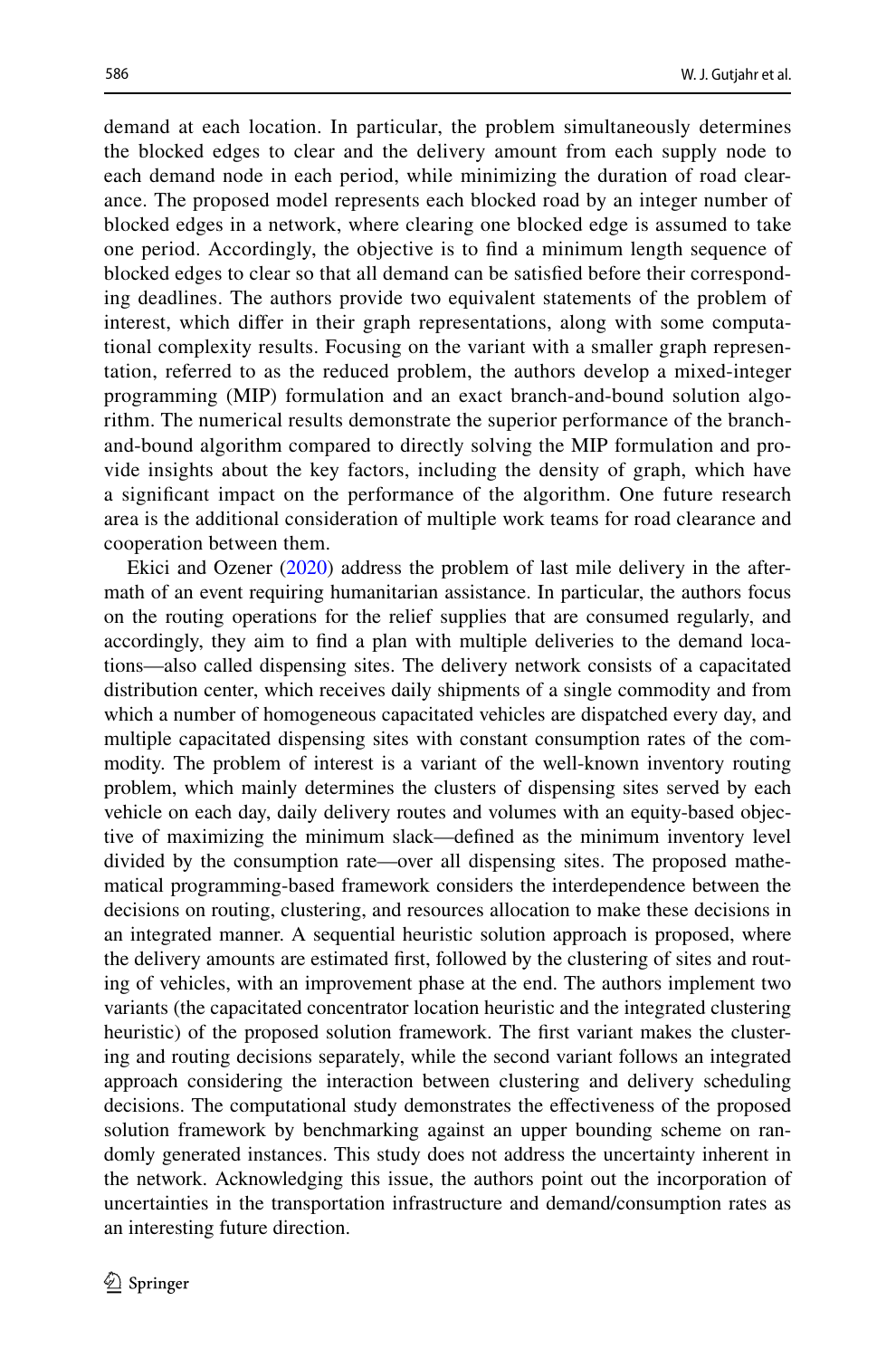Huertas et al. [\(2020](#page-4-2)) deal with a problem in emergency evacuation. Their approach adopts an optimization model for fnding optimal evacuation dynamics in an area with a complex topology. A static network is expanded over time such that a dynamic (time-space) network is produced. Bi-directional fow rates and capacities are estimated; in particular, these quantities also respect the steepness of arcs, e.g., of stairways. A linear programming model determines the numbers of people fowing through each dynamic arc during the evacuation. The use of linear programming duality allows the identifcation of congestion hot spots. When conducting an evacuation exercise, planners face the problem that the distribution of evacuees over the evacuation area in the case of a real emergency is not known. Thus, for the mock drill, a certain number of suitable scenarios have to be created. The presented approach proposes to do this by a combination of simulation with the above-mentioned optimization model. The authors implemented their modeling framework and furnished it with a GIS-based, rich visualization function showing the evacuation dynamics. Two case studies involving the campus of the Universidad de los Andes in Bogota conclude the paper, one providing a comparison against an evacuation drill, the other one modeling an evacuation scenario derived from a real-life event in 2016 where the center of Bogota was threatened by the smoke of a nearby wildfre.

Khara et al.  $(2020)$  $(2020)$  address a problem frequently occurring during the onset of "forecasted disasters" as hurricanes: when such a disaster is approaching, people tend to panic-buy and to hoard essential commodities, which can entail serious shortages. For adequate decision making, it is important that shortages of this kind can be predicted some time in advance. The authors focus on gasoline shortages in the course of the landfall of a hurricane and propose a novel methodology where social media posts (tweets) are used to forecast, from day to day, the number of gasoline stations out of gas in each given city. The number of tweets related to gasoline shortages is viewed as a variable that can itself be predicted from basic data. For applying the methodology, the authors developed a tweet classifer based on a support vector machine. The Poisson regression method and time series analysis by ARIMA were combined in a hybrid loss function model to achieve more accurate predictions. Khare et al. assessed their approach by an application to data on the Hurricane Irma (Florida, 2017), which included the analysis of more than one million of tweets. The article illustrates the benefts that disaster management can expect from data analytics, but the authors also go beyond the purely statistical context by discussing how their approach can be applied in an optimization framework.

Naqvi et al. [\(2020](#page-4-4)) focus on droughts caused by climate change, a major source of humanitarian crises. They deal with risk assessment of events where by crop failures in food-producing regions, cascading efects are triggered. Three methodological approaches are combined: copula, multi-layer networks and agent-based models. Copulas model nonlinear co-dependencies of risks. Multi-layer networks show how regions interact on diferent "layers", e.g., a production layer (trade) and a population layer (migration). Agent-based models, fnally, allow it to represent behavioral rules governing socioeconomic interactions. The authors introduce a new risk measure, "Vulnerability Rank", which can be used, among others, to identify highly vulnerable locations that are in special need of humanitarian aid, or to study the efects of possible prevention or mitigation policies by simulation. The authors conduct a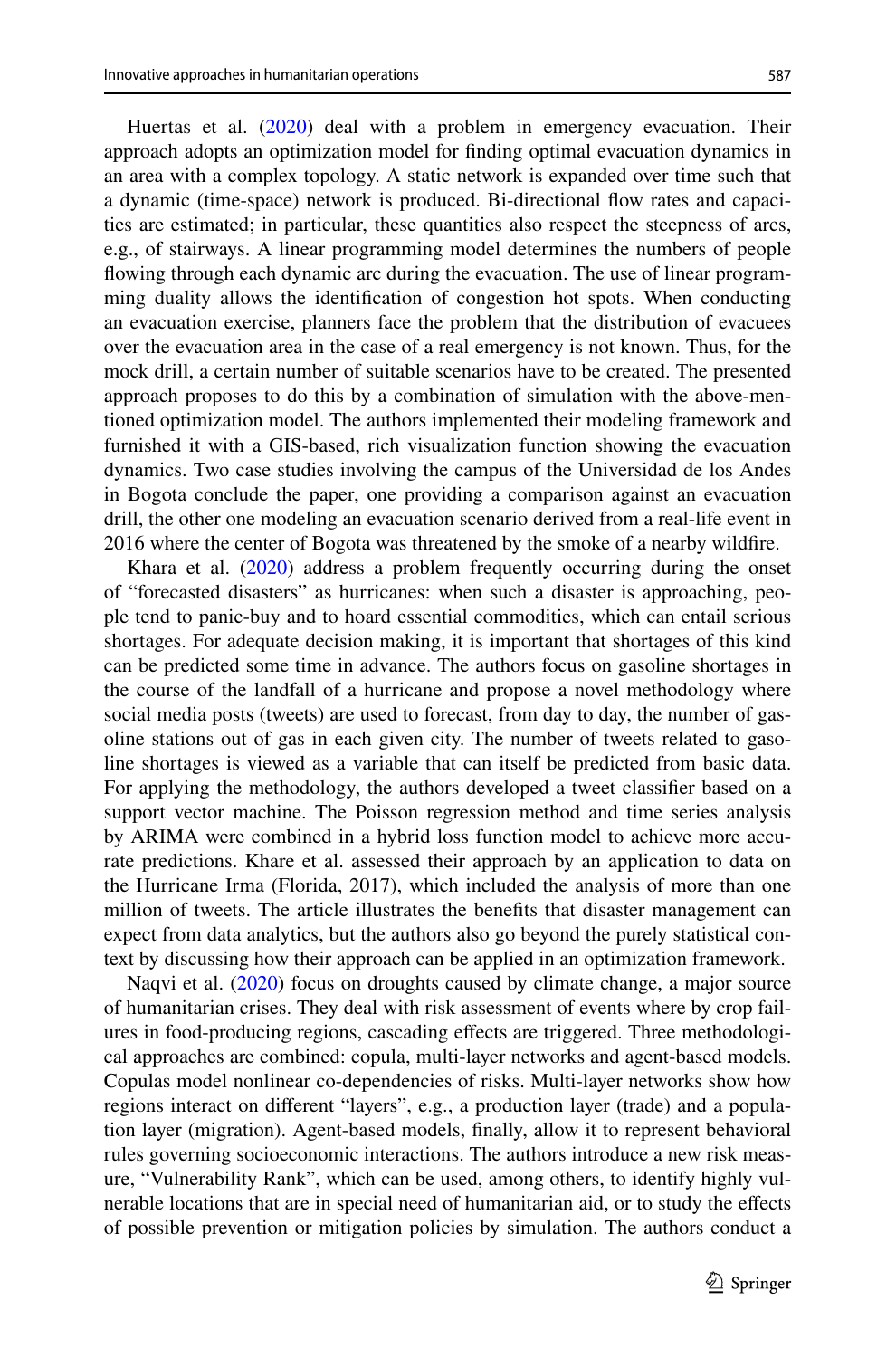case study with data from India. They mention that their approach is not limited to droughts, but can also be applied to energy issues or to the spread of diseases.

Shiri et al. [\(2020](#page-4-5)) study a routing problem for search-and-rescue (SAR) operations involving multiple heterogeneous teams after a disaster. The decisions regarding the dispatching of the SAR teams must be made quickly under incomplete information about the key uncertain input parameters such as the conditions of the roads. In the proposed setting, the information about the number of victims at a critical node and the time necessary to rescue all the victims is revealed when a team reaches the critical node, while a blocked edge is identifed when a team traverses that road segment. Accordingly, the authors develop two types of deterministic online strategies to determine the decisions of interest under the incomplete information, which is assumed to be revealed incrementally as the actions of the SAR teams are executed according to the determined online strategy. In particular, the manuscript presents the MIPs for two variants of the underlying ofine problem (without any unknown parameters). The two problem variants of interest differ in the objective function: the "makespan minimization variant" focuses on the completion time of the SAR operations, while the "total weighted latency minimization" variant focuses on the average waiting time of the victims. The authors propose two heuristic solution approaches to determine an online strategy; one relies on solving an MIP formulation of the ofine problem, while the other one is based on greedy choices. The numerical results illustrate the computational efectiveness of the greedy heuristic strategies on randomly generated problem instances. The authors also provide bounds on the solution quality of online problems versus the ofine variant, namely lower bounds on the competitive ratio of online deterministic strategies. From a theoretical point of view, investigating the tightness of the proposed lower bounds and deriving the competitive ratio of the proposed strategies are among future endeavors.

Wankmüller et al. ([2020\)](#page-4-6) try to improve the emergency response system for sudden cardiac arrests (SCAs) in mountainous regions by means of defbrillator drones. A large percentage of lethal touristic events in the European Alps is caused by SCAs. In many cases, death could be prevented by a reduction in the response time required to transport an automated external defbrillator (AED) to the scene, which is currently done by a helicopter within comparable long response times. The authors suggest to use drones, located at a set of base stations, for the transportation of AEDs. They formulate an integer linear program of the type of an uncapacitated facility location problem to optimize the positions of the base stations. Two currently available types of drones with diferent speeds and technical properties are considered, and respective fight times between base stations and potential emergency locations are computed. In a case study for the Val Venosta region in South Tyrol, Italy, it is shown that the solutions of the facility location problem achieve dramatic reductions of the response times, compared to the standard system working with helicopters.

Warnier et al. [\(2020](#page-4-7)), finally, address the problem that in the aftermath of a disaster, pre-disaster road maps do not adequately represent the transportation network anymore, which makes techniques for a quick update urgently required. Even after the disaster, the network may still be rapidly changing, and information on its status